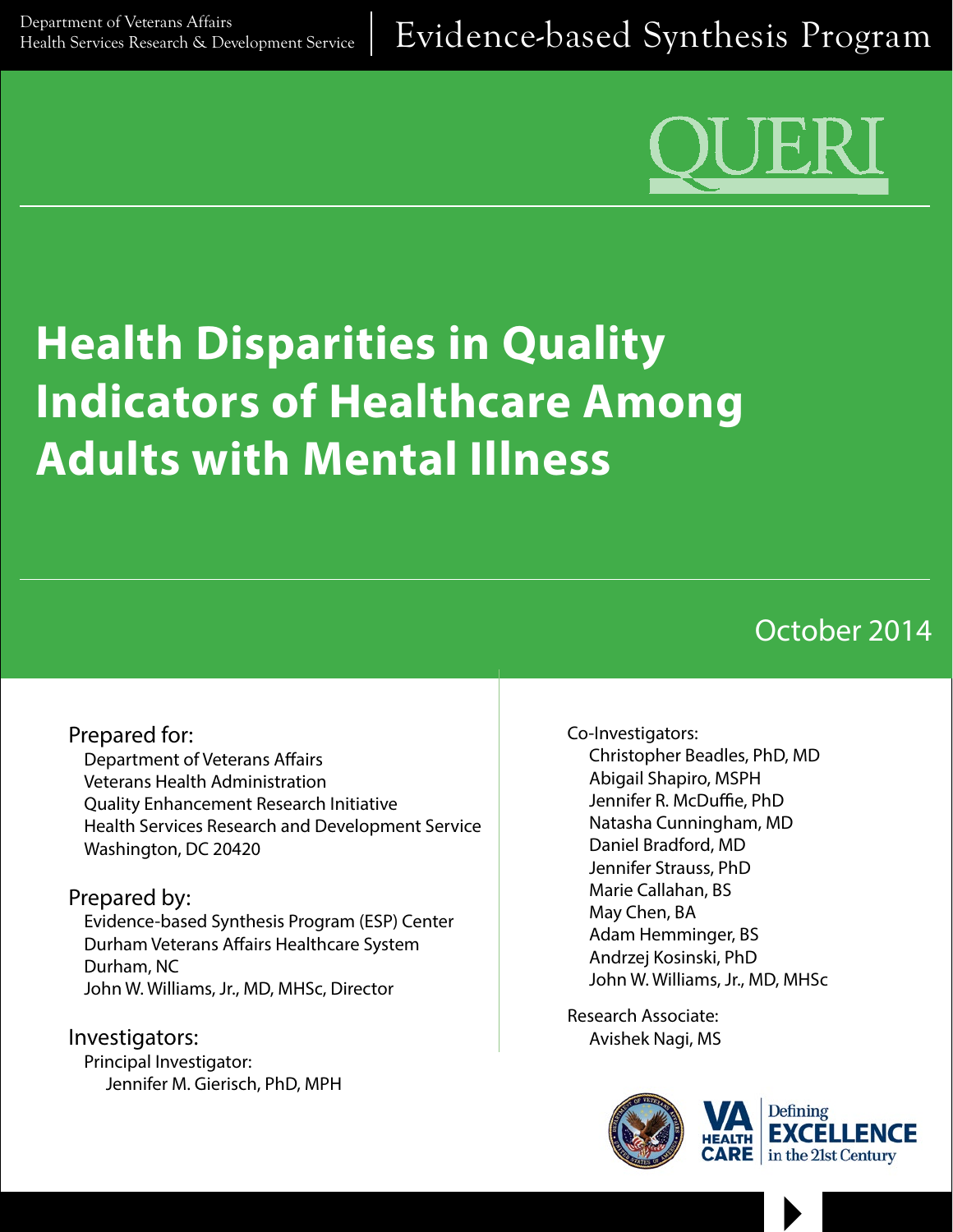# **PREFACE**

Quality Enhancement Research Initiative's (QUERI) Evidence-based Synthesis Program (ESP) was established to provide timely and accurate syntheses of targeted healthcare topics of particular importance to Veterans Affairs (VA) clinicians, managers and policymakers as they work to improve the health and healthcare of Veterans. The ESP disseminates these reports throughout the VA, and some evidence syntheses inform the clinical guidelines of large professional organizations.

QUERI provides funding for four ESP Centers and each Center has an active university affiliation. The ESP Centers generate evidence syntheses on important clinical practice topics, and these reports help:

- develop clinical policies informed by evidence;
- guide the implementation of effective services to improve patient outcomes and to support VA clinical practice guidelines and performance measures; and
- set the direction for future research to address gaps in clinical knowledge.

In 2009, the ESP Coordinating Center was created to expand the capacity of HSR&D Central Office and the four ESP sites by developing and maintaining program processes. In addition, the Center established a Steering Committee comprised of QUERI field-based investigators, VA Patient Care Services, Office of Quality and Performance, and Veterans Integrated Service Networks (VISN) Clinical Management Officers. The Steering Committee provides program oversight, guides strategic planning, coordinates dissemination activities, and develops collaborations with VA leadership to identify new ESP topics of importance to Veterans and the VA healthcare system.

Comments on this evidence report are welcome and can be sent to Nicole Floyd, ESP Coordinating Center Program Manager, at [Nicole.Floyd@va.gov.](mailto:nicole.floyd@va.gov)

**Recommended citation:** Gierisch JM, Beadles C, Shapiro A, McDuffie JR, Cunningham N, Bradford D, Strauss J, Callahan M, Chen M, Hemminger A, Kosinski A, Nagi A, Williams JW Jr. Health Disparities in Quality Indicators of Healthcare Among Adults with Mental Illness. VA ESP Project #09-010; 2014.

This report is based on research conducted by the Evidence-based Synthesis Program (ESP) Center located at the Durham VA Medical Center, Durham, NC, funded by the Department of Veterans Affairs, Veterans Health Administration, Office of Research and Development, Quality Enhancement Research Initiative. The findings and conclusions in this document are those of the author(s) who are responsible for its contents; the findings and conclusions do not necessarily represent the views of the Department of Veterans Affairs or the United States government. Therefore, no statement in this article should be construed as an official position of the Department of Veterans Affairs. No investigators have any affiliations or financial involvement (eg, employment, consultancies, honoraria, stock ownership or options, expert testimony, grants or patents received or pending, or royalties) that conflict with material presented in the report.

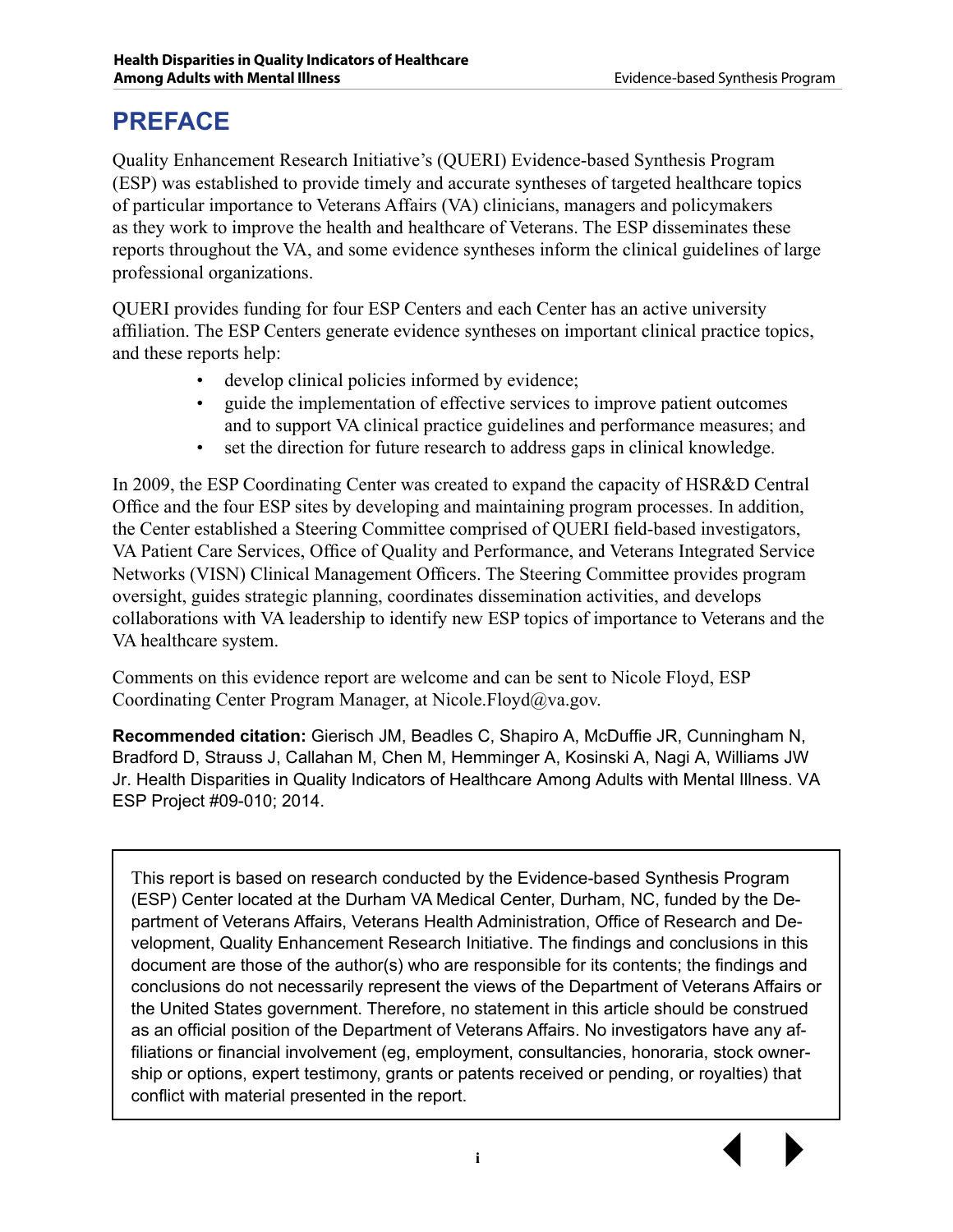# **EXECUTIVE SUMMARY**

# **INTRODUCTION**

The burden of mental illness among Veterans is substantial, and medical illnesses such as diabetes and cardiovascular disease affect a disproportionate number of people with mental illness. For example, more than 90% of people with serious mental illness (SMI) *(eg,* schizophrenia, bipolar disorder) have co-occurring chronic medical conditions such as hypertension, cardiovascular disease, hyperlipidemia, or diabetes. These chronic medical conditions, when co-occurring with mental illness, are more detrimental to overall health than in the general population, and people with comorbid mental illness and chronic medical conditions have higher hospitalization rates and healthcare costs than those with comparable chronic medical conditions alone. Disparities in health between people with and without mental illness are likely due to a combination of factors such as the effect of mental illness on an individual's capacity to maintain health, the adverse effects of medications used to treat mental illness, individual-level modifiable risk factors *(eg,* smoking, physical inactivity), and lower quality of healthcare.

Healthcare systems are complex organizations, and assessing quality within these organizations is challenging. One approach to evaluating quality of care within healthcare systems is the use of tracer conditions as quality indicators. This approach focuses on targeted prevalent conditions for which strong evidence and agreement concerning appropriate processes of care *(eg,* annual foot exams for patients with diabetes) and goals of therapy *(eg,* blood pressure <140/90) exist; making it possible to uncover deficits in complex healthcare systems. Chronic medical illnesses such as diabetes, heart disease, and hypertension are highly prevalent among VA patients: an estimated 72% have one or more chronic medical illnesses (compared to 40% to 50% of other U.S. adults), and over half have at least 2 such conditions. Thus, diabetes, hypertension, and ischemic heart disease may serve as ideal tracer conditions to assess quality in the Veterans Affairs (VA) healthcare system as a whole. In similar fashion, receipt of selected recommended preventive screenings and services provides an opportunity to examine system-level quality of care among certain subpopulations.

In order to guide future research and policy decisions for the VA, the VA Office of Heath Equity partnered with the Evidence-based Synthesis Program (ESP) to conduct a systematic review of health disparities in quality indicators of healthcare among adults with mental illness. We evaluated comparative studies that assessed a broad range of preventive care and chronic disease management quality indicators to assess if, and to what extent, disparities in healthcare exist for individuals with mental illness.

# **METHODS**

We conducted a primary review of the literature by systematically searching, reviewing, and analyzing the scientific evidence. We followed a standard protocol for all steps of this review. The final key questions (KQs) were:

**KQ 1:** Among adult patients, are there health disparities for those with mental illness compared to those without mental illness in the following areas:

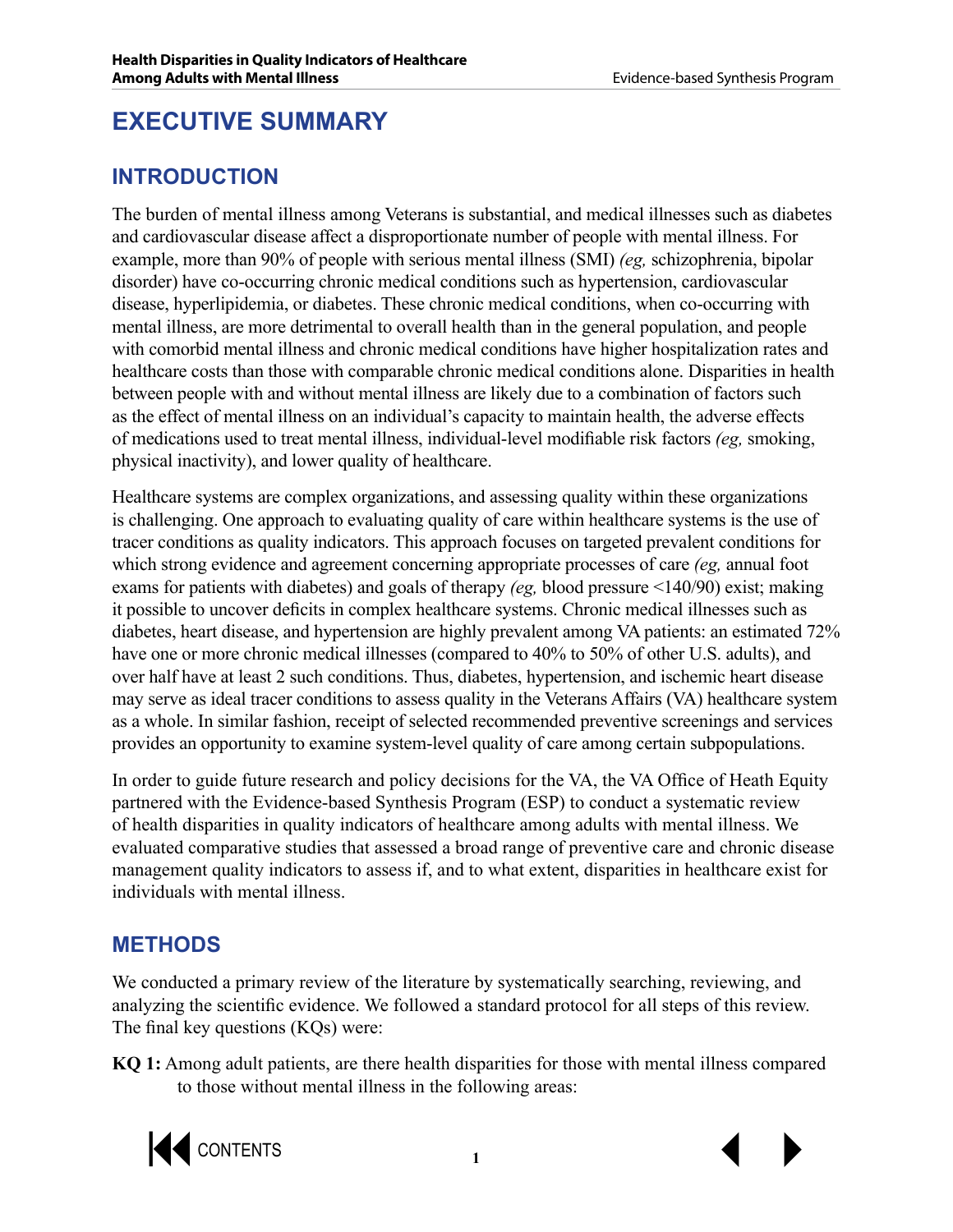- a. Receipt of appropriate preventive care services and indicated screening *(eg,* cancer screening, immunizations)?
- b. Management of chronic conditions *(eg,* quality indicators for diabetes care)?
- **KQ 2:** For those with mental illness compared to those without mental illness, do any observed health disparities in preventive care, indicated screening, or chronic disease management vary based on race/ethnicity, Veteran status, geographic location, sex, or sexual orientation?

## **Data Sources and Searches**

We developed our search strategy in consultation with 2 experienced search librarians. We conducted a primary search of MEDLINE® (via PubMed®), The Cochrane Library, Embase®, and PsycINFO® from 1994 to February 2014. We restricted the search to articles published from 1994 forward due to the limited use of performance measures prior to the mid-1990s. We used a combination of Medical Subject Heading (MeSH) keywords such as "Mental Disorders," "Depressive Disorder," "Diabetes Mellitus," and "Colorectal Neoplasms," and selected free-text terms *(eg,* psychotic disorders, eye exams, and vaccinations), to search titles and abstracts. We supplemented the electronic searches with a manual search of the reference lists of systematic and nonsystematic reviews, as well as a set of key primary articles.

## **Study Selection**

Using prespecified inclusion and exclusion criteria, 2 trained investigators assessed titles and abstracts for relevance to the KQs. Full-text articles identified as potentially relevant were further examined by 2 investigators; disagreements were resolved through consensus. We included U.S. based studies that provided comparative estimates for key healthcare quality indicators in insured adults with versus without the following mental health conditions: schizophrenia, schizoaffective disorder, bipolar disorder, major depression (and other depressive disorders), and posttraumatic stress disorder (PTSD).

## **Data Abstraction and Quality Assessment**

Data from included articles were abstracted into standardized forms by a trained investigator and confirmed by a second investigator. Data elements abstracted included descriptors of populations, setting, measurement features, and outcomes. When data were incomplete or missing, we contacted authors to request the data. As these were observational studies, we used the Newcastle-Ottawa Scale (NOS) to rate study-level quality. The NOS rates a study on 3 broad perspectives: (1) the selection of the study groups; (2) the comparability of the groups based on analysis or design elements; and (3) the ascertainment of either the exposure or outcome of interest for case-control or cohort studies, respectively. Studies could get a total of 4 points for selection, 2 for comparability, and 3 for assessment of the outcome or exposure for a total of 9 points per study. While not explicitly stated in the NOS rating guidance, we used the following score ranges to qualitatively categorize the overall quality of the included observational studies: 0 to 4=poor quality; 5 to 7=fair quality; 8 to 9=high quality.

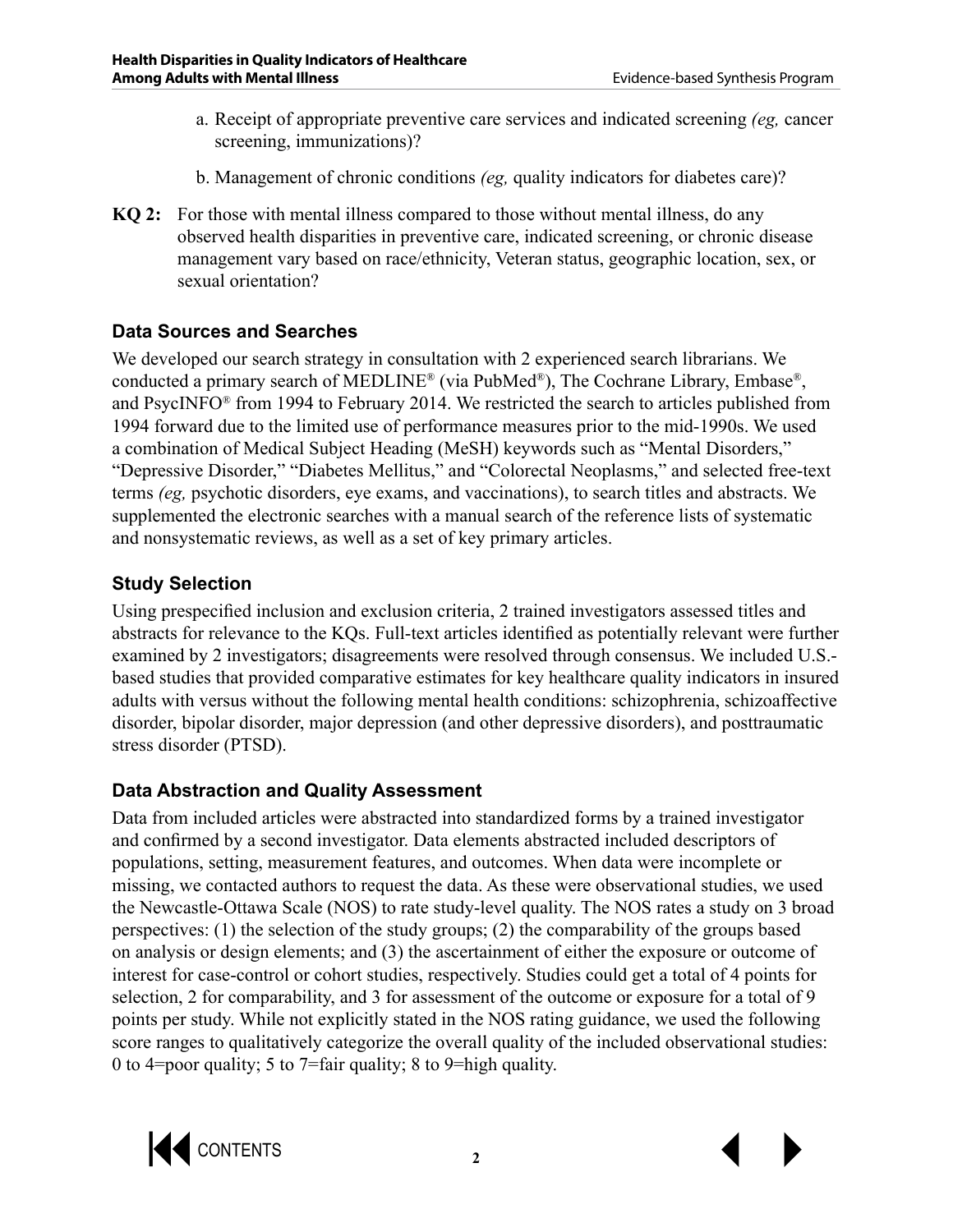# **Data Synthesis and Analysis**

When possible, we conducted quantitative synthesis *(ie,* meta-analysis). We determined the feasibility of meta-analysis based on the volume of relevant literature, requiring at least 3 studies to conduct quantitative synthesis; conceptual homogeneity of the studies *(eg,* whether the assembled mental health diagnoses were similar); and completeness of the reporting of results. We anticipated heterogeneity of effects and hypothesized that VA healthcare user status, sex, race/ethnicity, geographic location, and sexual orientation might be associated with variation in the estimates. We planned subgroup analyses to explore potential sources of heterogeneity by these moderators; however, we did not have sufficient studies to conduct these analyses. When meta-analysis was feasible, we combined outcomes using odds ratios (ORs). Because of the relatively small number of studies, we used a random-effects model with the Knapp and Hartung method to adjust the standard errors of the estimated coefficients. We evaluated statistical heterogeneity by visual inspection and Cochran's  $Q$  and  $I^2$  statistics. We used the metafor package of the R statistical software.

When quantitative synthesis was not possible, we summarized findings qualitatively by documenting and identifying patterns in the interventions across conditions and outcome categories. We analyzed potential reasons for inconsistency in effects by identifying differences in study population, intervention, comparator, and outcome definitions. We gave more weight to the evidence from higher quality studies and focused on key differences between studies conducted inside and outside the VA healthcare system.

# **RESULTS**

# **Results of Literature Search**

Our search identified 3,964 potentially eligible citations, and 310 full-text articles were retrieved for further evaluation. After applying eligibility criteria, we included 26 articles describing 23 unique studies for data abstraction. These studies addressed cancer screening (n=7), receipt of immunizations  $(n=3)$ , screening for tobacco use and referral for treatment  $(n=2)$ , management of type 2 diabetes mellitus (n=14), management of hypertension (n=2), and management of ischemic heart disease (n=1). We restricted our search to studies conducted from 1994 forward, but we did not identify any relevant studies published before 2002 (publication date range: 2002 to 2012). Most of the included studies used cross-sectional (n=11) or retrospective cohort (n=10) designs. Half of studies (n=12) were conducted within the VA healthcare system. The majority described composite groups of subjects with a broad range of mental health disorders versus those without mental health disorders separately (n=17). In total, we identified 8 studies that addressed KQ 1a, 16 for KQ 1b, and only 2 for KQ 2.

# **Summary of Results for Key Questions**

Overall, we found weak signals to support disparities in quality of care; however, results were inconsistent, and beyond diabetes care, the existing literature was sparse. Below we summarize the major findings, organized by KQ and targeted preventive service or chronic disease. We highlight key differences in findings between studies conducted inside the VA with VA users and those conducted outside the VA in community healthcare settings or with population-level datasets.



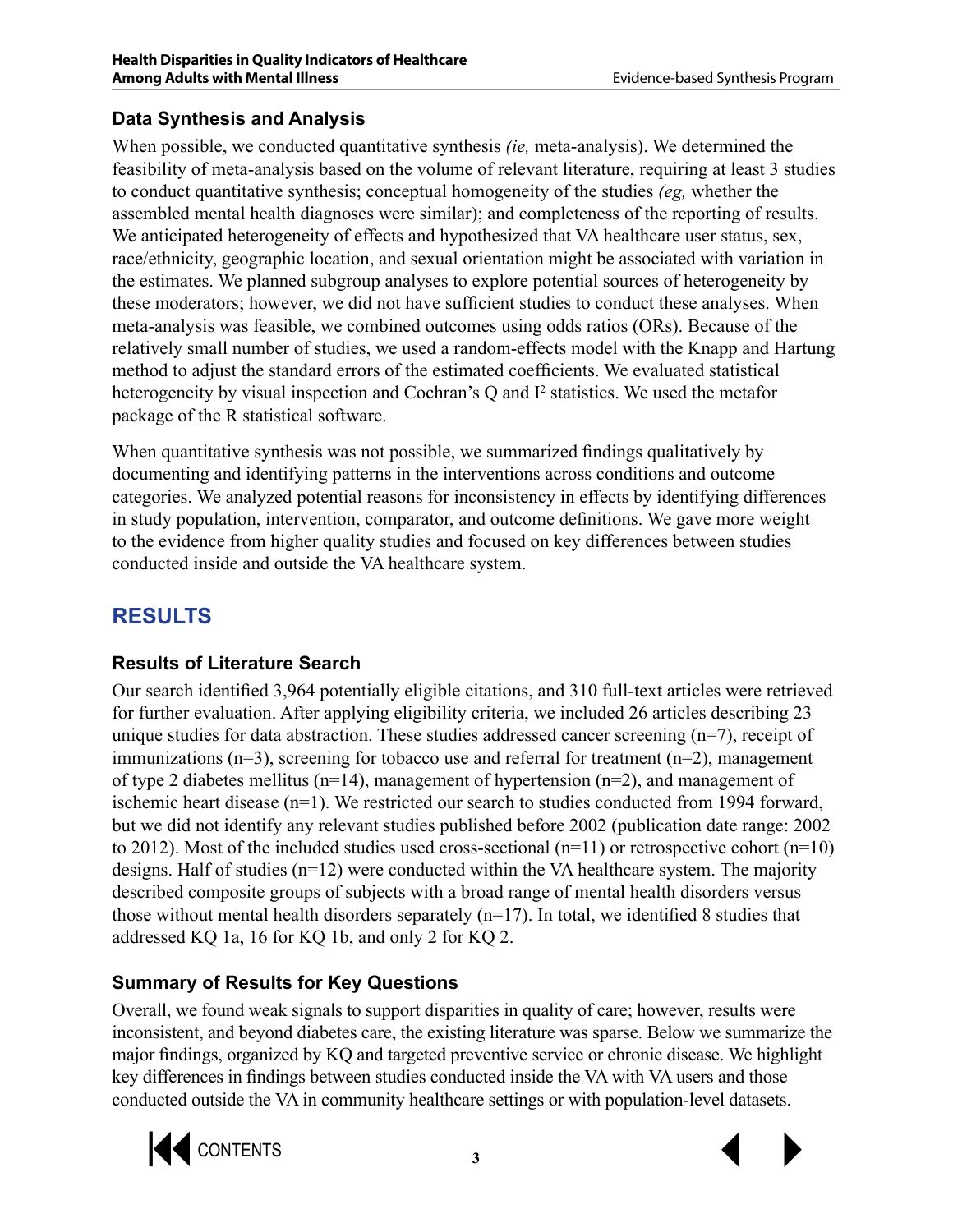#### *Key Question 1a: Disparities by Mental Health Status for Receipt of Appropriate Preventive Care Services, Indicated Screenings, and Management of Chronic Conditions*

#### *Cancer Screening*

We identified one prospective cohort, 3 retrospective cohort, and 3 cross-sectional studies that addressed cancer screening among individuals with mental illness compared to those without mental illness. Most studies (n=4) addressed all 3 types of cancer screening. Total NOS scores ranged from 5 to 7, suggesting that most studies were of fair quality. While we had sufficiently homogeneous studies to conduct meta-analyses for studies addressing disparities in breast, cervical, or colorectal cancer screening among those with depressive disorders compared to those without depression, cervical cancer screening was the only area where the meta-analysis displayed low to moderate heterogeneity. Meta-analysis of 3 studies demonstrated that women with a diagnosis of depression were less likely to have cervical cancer screenings (OR 0.87; 95%) confidence interval [CI],  $0.77$  to  $0.98$ ;  $I^2 = 6.3\%$ ).

Existing evidence suggests small to moderate disparities in cancer screening for people with mental illness. Nearly all studies displayed a similar pattern of a negative association between having a mental health diagnosis and receipt of cancer screenings; however, several comparisons were not statically significant. The studies conducted that assessed the odds of breast, cervical, and colorectal cancer screening among VA users with and without mental illness displayed a similar pattern of negative associations. Results, however, were inconsistent. Two studies with VA users addressed all 3 cancers of interest among individuals with broadly defined mental illness compared to those without mental illness, and one assessed disparities in colorectal cancer screening only. The first VA study used national data on 113,495 VA users and reported significantly lower odds of mammography, Pap smears, and colorectal cancer screening among Veterans with mental illness. Yet, a second smaller VA study using only state-level data on 606 Veterans in the New Mexico VA healthcare system database reported no significant difference for mammography, Pap smears, or colorectal cancer screening among Veterans with mental illness. The last VA study provided estimates for receipt of colorectal cancer screening for those with PTSD, psychotic disorders, depression, or any mental health diagnosis. There was a significant and negative association between mental health diagnosis and receipt of colorectal cancer screening for all groups except those with PTSD.

#### *Immunizations*

We identified 3 cross-sectional studies that compared vaccination use of those with mental illness and those without. All 3 studies addressed influenza vaccination, while 2 also addressed pneumococcal vaccination. Total NOS scores ranged from 5 to 7, suggesting that most studies were of fair quality. Limited evidence exists to support small to moderate disparities in vaccination; however, results are inconsistent, and the existing U.S.-based literature is small. The 2 studies of older adult and high risk sub-populations found evidence to support disparities in receipt of influenza vaccinations, while another study found no significant differences in selfreported receipt of influenza vaccinations among a general population of adults. Of the 2 studies that assessed ever receiving pneumococcal vaccinations, one medical chart-based study among VA users reported that patients with a psychiatric diagnosis had a lower probability of receiving a pneumococcal vaccine than patients without a psychiatric diagnosis. In contrast, another



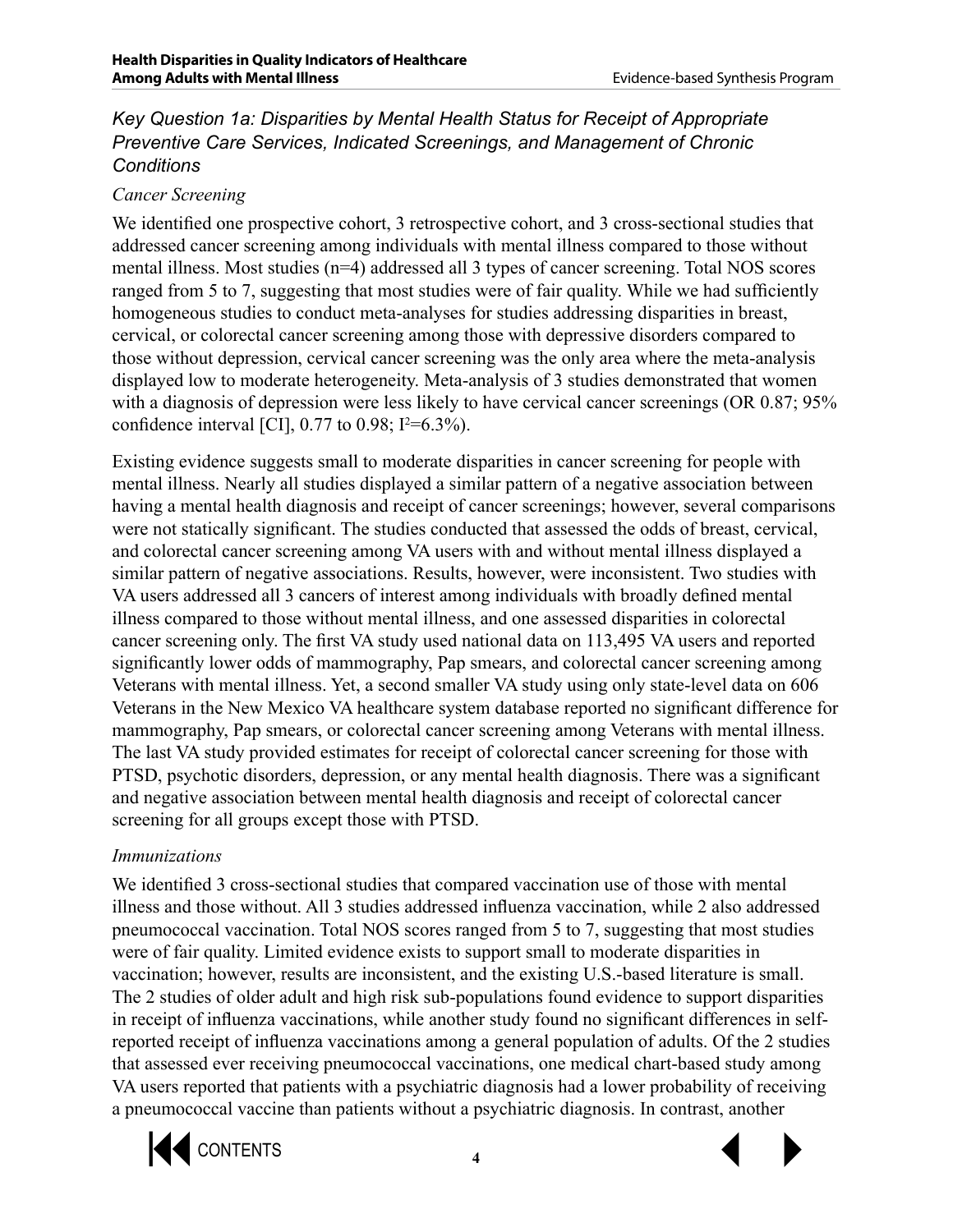study conducted outside the VA reported that those with depression were no less likely to report receiving a pneumococcal vaccine than those without depression, but this study did not control for the presence of other mental illnesses in the comparator group.

#### *Screening and Referral for Tobacco Use*

Overall, there is limited comparative evidence to describe disparities in tobacco use processes of care indicators between those with mental illness and those without mental illness. We identified only 2 comparative studies that assessed screening for tobacco use and referral for smoking cessation treatment; no identified study directly reported on prescriptions for smoking cessation pharmacotherapy. Both studies received total NOS scores of 5, suggesting studies of fair quality. Both identified studies were conducted with VA users. The available evidence suggests that those with mental illness are more likely to be screened for tobacco use and referred for counseling than those without mental illness. This result is based on a single cross-sectional study. One cross-sectional study suggests that smokers with PTSD and depressive disorders are more likely to receive a physician's recommendation for smoking cessation medications than those without mental illness; smokers with PTSD were also more likely to report that a physician had discussed quitting methods with them. Smokers with schizophrenia report that they may be less likely to receive advice to quit from physicians compared to smokers without a mental health diagnosis; however, no significant differences were found for having a physician discuss quitting methods or having a physician recommend medication for smoking cessation. No differences were found between smokers with a diagnosis of bipolar disorder and those without a mental health diagnosis for receipt of smoking cessation services.

## *Key Question 1b: Disparities by Mental Health Status in Management of Chronic Conditions*

#### *Diabetes Care*

We identified 14 studies (1 prospective cohort, 6 retrospective cohort, 7 cross-sectional) that met inclusion criteria and compared diabetes process of care outcomes *(eg,* glycated hemoglobin [HbA1c] testing, low-density lipoprotein cholesterol [LDL-C] at goal) among those with and without mental illness. All studies were of fair (n=11) to high (n=3) quality (NOS scores  $\geq$ 5). Seven studies were conducted exclusively with patients who seek care in the VA healthcare system. Most studies addressed multiple quality indicators of diabetes. While several studies addressed depressive disorders, SMI, or composite groups of diabetic patients with mental illness, only one study assessed the specific impact of PTSD on diabetes quality of care indicators. Half of the studies were of moderate to high quality (NOS scores  $\geq$ 7); however, most (n=10) did not adequately control for key potential confounders. We had sufficiently homogeneous studies to conduct 8 meta-analyses; however, all but one pooled analysis displayed high heterogeneity ( $I^2 \ge 75\%$ ).

For most outcomes, results were inconsistent and suggested small to modest disparities in diabetes care for people with mental illness. We observed some qualitative differences in care patterns for studies conducted inside the VA healthcare system versus outside the VA healthcare system. For composite indicators of diabetes care, the one study conducted outside the VA reported a statistically significant and negative association, while 2 studies conducted with VA users reported mixed results for patients diagnosed with mental illnesses. There was a positive trend of more HbA1c monitoring for VA users with SMI compared to VA users without SMI,



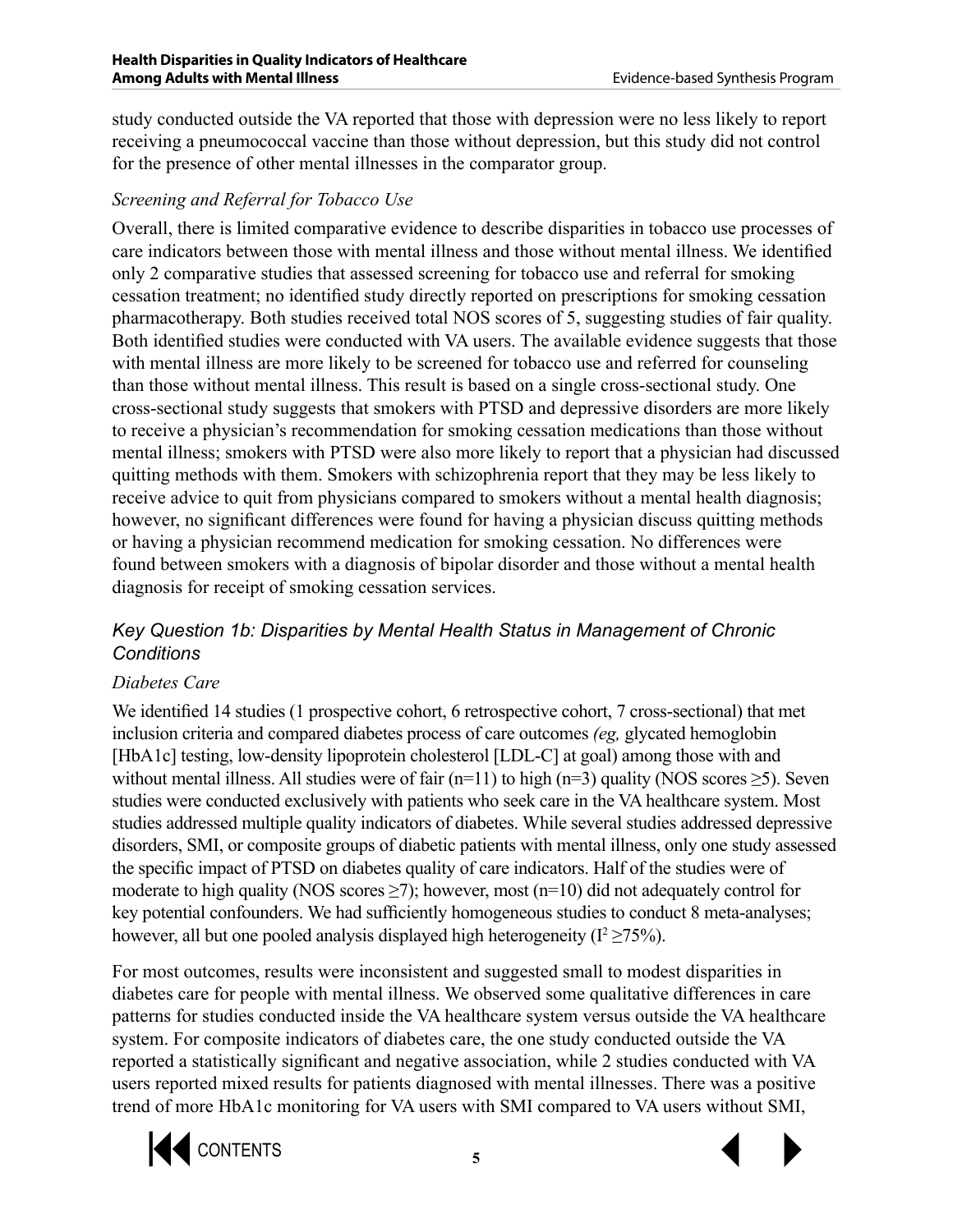but results were inconsistent in the non-VA studies. The trend was reversed for diabetic eye exams. The one VA study that assessed receipt of eye exams among diabetic VA users with SMI compared to those without mental illness reported that patients with SMI were statistically significantly less likely to received eye exams than VA users without mental illness. In contrast, the 2 studies that assessed receipt of eye exams outside the VA found that diabetic patients with SMI were more likely to receive eye exams than those without mental illness diagnoses, but only one estimate was statistically significant. Patterns for receipt of diabetic foot exams were similar inside and outside the VA; patients with mental illnesses were less likely to received foot exams compared to those without mental illness, but estimates were statistically significant only for those patients seeking care inside the VA. Three VA studies assessed the adequacy of LDL-C control among patients with SMI and found no significant differences between VA users with and without SMI. Yet, the one study that provided comparative estimates outside the VA reported significant and negative effects of SMI on achieving adequate LDL-C control. Patterns for receipt of diabetic foot exams were similar inside and outside the VA; patients with mental illness were less likely to receive foot exams compared to those without mental illness, but estimates were statistically significant only for those patients seeking care inside the VA.

## *Hypertension Care*

There is limited comparative evidence to describe disparities in hypertension process of care indicators between those with mental illness and those without mental illness. We identified only 2 studies (1 retrospective cohort, 1 cross-sectional) that met inclusion criteria that compared the adequacy of blood pressure control for hypertensive persons among those with mental illness and those without mental illness. Quality ratings were 7 points and 6 points, suggesting fair quality studies. Both studies were conducted with VA healthcare users. These studies examined a set threshold *(ie,* blood pressure <140/90) to determine adequacy of blood pressure control. No statistically significant differences in adequacy of blood pressure control between individuals with and without mental illness diagnoses were reported in either study.

## *Ischemic Heart Disease Care*

We identified only one study the met inclusion criteria and compared receipt of care post myocardial infarction between individuals with and without SMI. The included study received a total of 7 points on the NOS, suggesting fair quality. This study of a Medicaid population in one eastern state (Maryland) from 1994-2004 found no differences in receipt of appropriate pharmacotherapy or rate of invasive intervention procedures post myocardial infarction between individuals with and without SMI.

## *Key Question 2: Interaction Effect of Mental Health Status by Race/Ethnicity, Veteran Status, Geographic Location, Sex, or Sexual Orientation*

We identified only one study that assessed the interaction of mental health status and key subgroups of interest (race/ethnicity and geographic setting) for process of care indicators for diabetes and hypertension. No significant differences were noted for either subgroup. Therefore, we conclude that there are limited data on the interaction effects of mental health status by key moderators. There were no analyses for the subgroups of interest in the eligible studies for cancer screening, immunizations, tobacco screening and referral, and ischemic heart disease. No identified studies compared groups by sex or even assessed sexual orientation.



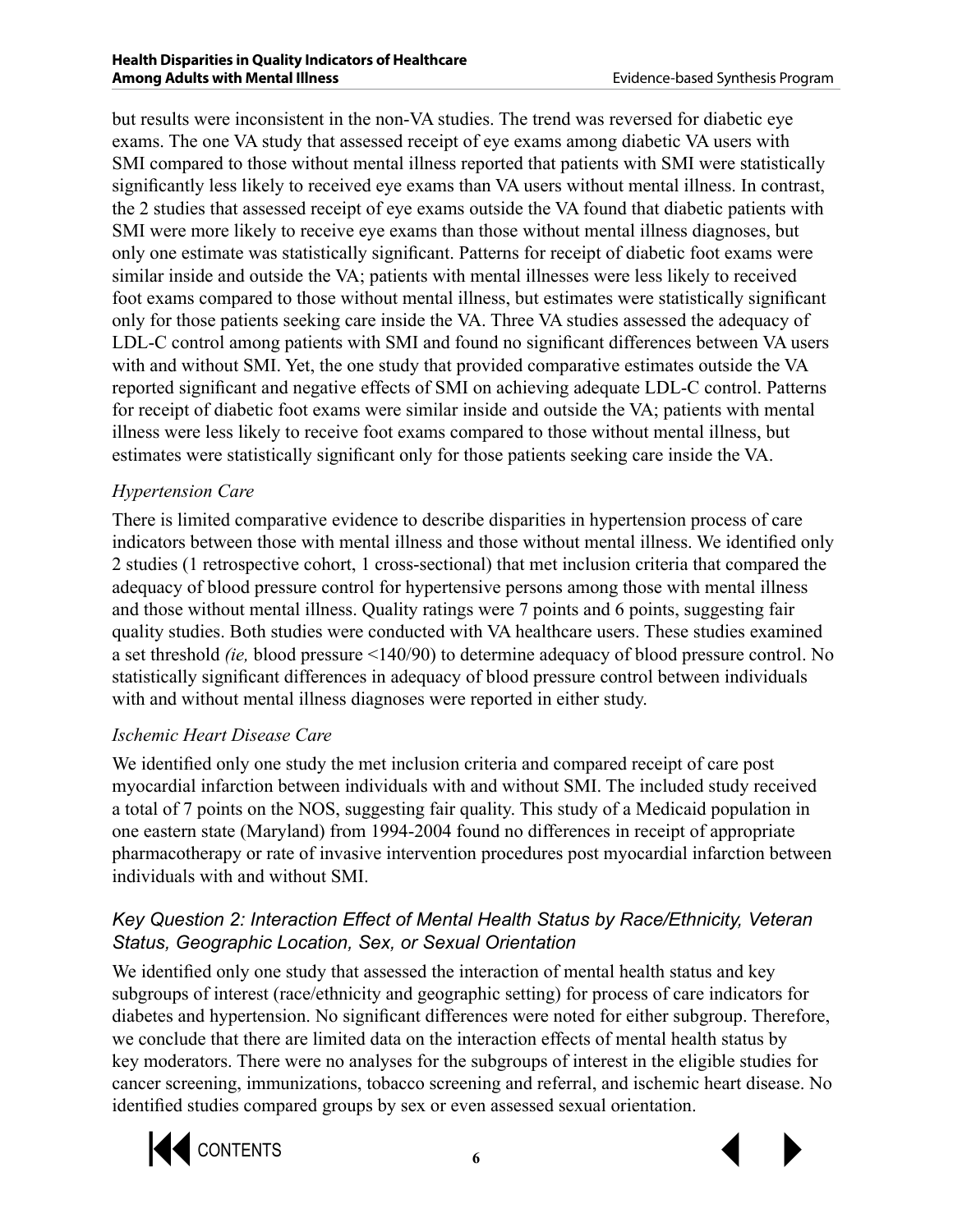# **DISCUSSION**

# **Key Findings and Strength of Evidence**

We identified 26 articles describing 23 unique, eligible studies that examined whether disparities in receipt of preventive care or management of chronic medical illnesses exist for patients with mental health disorders. Strength of evidence across all outcomes was low due to study design issues, heterogeneity in pooled estimates, inconsistencies in findings, and dearth of comparative studies in many areas of interest *(ie,* hypertension, immunizations, tobacco screening and referral, and ischemic heart disease). We observed some qualitative differences in care patterns for studies conducted inside the VA healthcare system versus outside the VA healthcare system.

Overall, the current state of the evidence regarding quality indicators of healthcare among individuals with mental illness is limited, due both to relatively few studies meeting our study criteria and the inconsistency of the results of the included studies. Variables potentially affecting inconsistency of study results were the variety of different mental disorders studied, the complexity of the interventions evaluated, and the degree of required involvement by various healthcare providers and patients in completing the range of screening and treatment procedures. Our findings are generally consistent with findings of prior comparative systematic reviews on the quality of medical care for people with and without mental illness. However, the relative lack of robust evidence supporting diminished quality of care delivered to individuals with mental illness should be interpreted cautiously. The tracer conditions (diabetes, ischemic heart disease, hypertension) and preventive services (cancer screening, screening and treatment referrals for tobacco use, immunizations) chosen for this study represent a very small proportion of the overall quality of healthcare indicators. Developing best practices for the effective and sensitive care of patients with complex medical and behavioral health risks and comorbidities will require cross-disciplinary collaboration and problem-solving, as well as cultural shifts within care environments in many cases.

# **Applicability**

We selected studies that included adults with bipolar disorder, schizophrenia, schizoaffective disorder, major depressive disorder (or depressive disorders), and PTSD. We selected these mental health conditions because they are either common in *(eg,* depressive disorders) or costly for *(eg.* schizophrenia) the VA healthcare system. It is also important to note that we only included studies that recruited insured populations (or controlled for insurance status in analyses). These eligibility requirements may have excluded some studies; however, we sought to include studies that were of greatest applicability to the VA healthcare system. Finally, of the 23 studies in this review, 12 were conducted within the VA healthcare system with Veteran users. Thus, these findings have relatively high applicability VA populations.

# **Research Gaps/Future Research**

This comprehensive review of the literature identified several gaps in the current state of the evidence that warrant future investigation. There is limited to no comparative evidence for people with PTSD. Also, no studies described the sexual orientation of samples. Lesbian, gay, and transgender patients with mental illness may be at elevated risk of disparities in receipt of